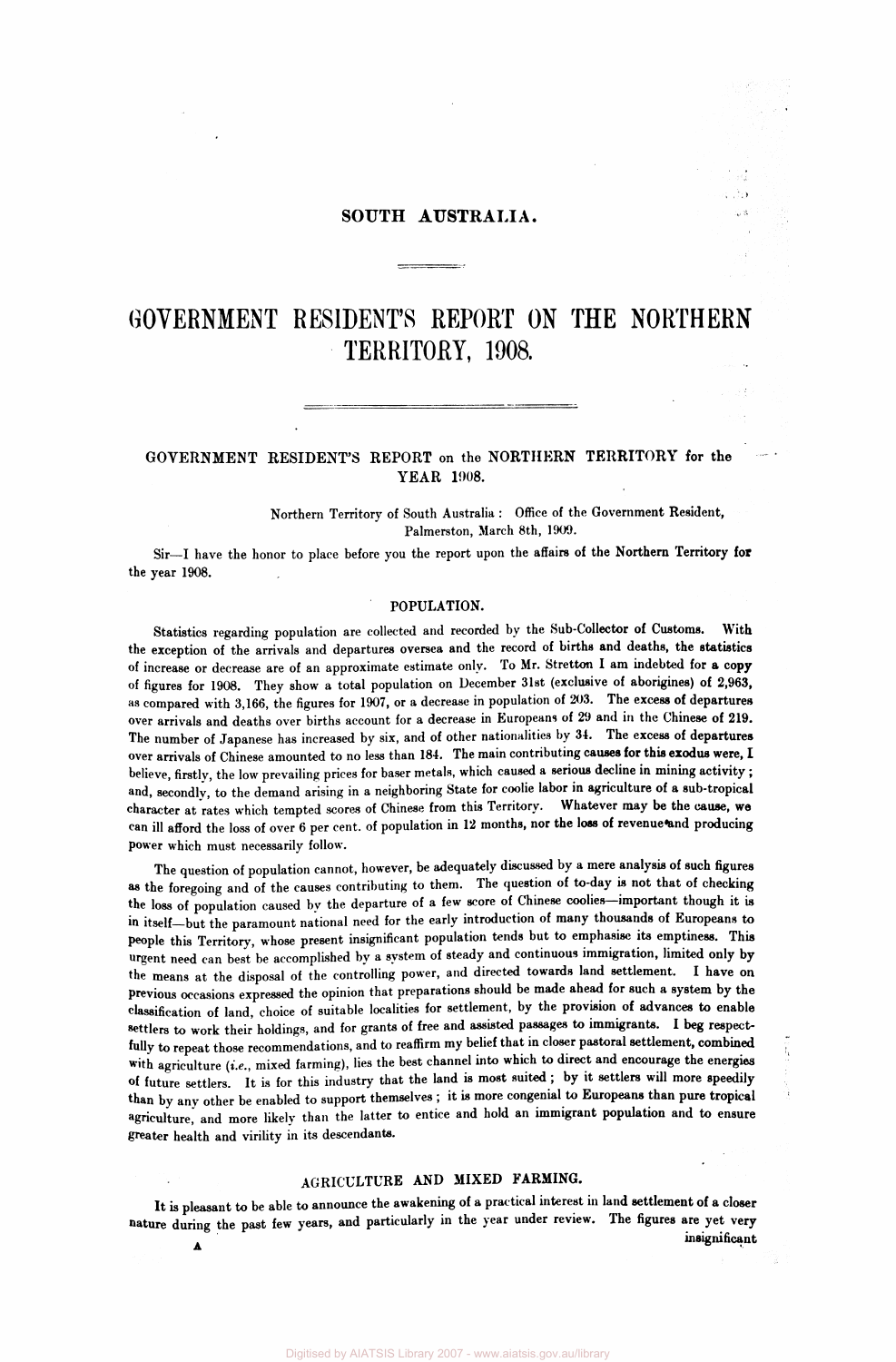Exports show a serious falling off. The Customs figures represent the decrease at £104,693, towards which the decrease in cattle is stated to be £63,462, though as pointed out in last year's report the cattle exports for that year were overstated by about £44,500, which would materially reduce the comparative decrease for the past year. The decreases in exports of metals account for no less than £42,490. This shrinkage in metal output is almost entirely attributable to the inactivity in mining for copper and wolfram owing to the low prices obtainable, and is by no means indicative of a lessening of productive power.

## PUBLIC WORKS AND ROADS.

Among the chief works completed last year were the erection of the Playford Courthouse, new wards and quarters at the Palmerston Hospital, and a police station at Timber Creek.

Twelve miles of new track were cut from the Edith River (a new crossing) to the 12-mile on the Pine Creek to Katherine Road at a cost of £220. The new track is considerably shorter than the original road, which was reported as beyond repair except at immoderate cost. The Katherine crossing, which has been a continual source of expense, received special attention at considerable cost, in spite of which, and of the light wet season we are experiencing, it again requires some repair.

#### ABORIGINES.

The condition of affairs regarding aborigines remains unchanged, unless it be perhaps that those natives who are frequenters of settlements have become even more disinclined for work, and prone to indulge in the evils to which for many years they have been exposed without check or guidance.

It is perhaps impossible to frame a law which would meet with general approval, because views upon the aboriginal question are widely divergent. That this is so, however, I submit is no answer to the demand which common humanity makes for protective legislation. For economic reasons, too, ordinary prudence calls for the preservation of a people who have done much to aid, and comparatively little to obstruct, pioneering in this country, and who under a reasonable law will be of material assistance in furthering schemes for future settlement.

Instances still occur of unauthorised removal of aborigines from the Territory into other States. Action is taken locally when possible to prevent this practice, if the fact is known, and only recently I have felt compelled to ask that action might be taken by the Hon. the Minister with the authorities of another State, with a view to securing their good offices in returning a young half-caste woman impudently enticed out of the Territory from a good temporary home. We have no law to meet such a case as this, and should the self-constituted guardian of the girl (for she is little more) oppose her return, such opposition can only be met, if at all, by the operation of the Aborigines Act of the State to which she has been removed. Such a position of dependence upon the laws of other States is undesirable.

A change has been made in the office of Protector of Aborigines. It was filled for many years past by the Government Medical Officer for the time being. At a time of temporary strain upon the present Government Medical Officer in his medical duties he was relieved of the work involved by his other offices of District Registrar of Births, &c, and of Protector of Aborigines. Sub-Inspector Waters was appointed to the former office and Mr. W. G. Stretton was appointed Protector.

The Protector's report is in Appendices (page 48).

A mission station was formed during the year at the Roper River. The Rev. J. F. G. Huthnance, who is in charge of the mission, was appointed a Sub-Protector of Aborigines. Mr. Huthnance's report has not yet reached me.

## PUBLIC HEALTH—HOSPITAL.

The annual report of the Government Medical Officer will be found in Appendices (page 47).

Dr. Strangman notes an improvement in the health of the public on the preceding year. Notwithstanding this improvement, however, there was a greater strain upon the hospital staff. The average daily number of patients in 1907 was 17-58, and in 1908 rose to 25-4. In 1907 the lowest and highest number of patients were 10 and 24 respectively, whilst in 1908 they were 19 and 33.

The Matron left in December, and the Acting Matron, who took her place, died under unusually sad circumstances a few weeks later.

Much needed extra accommodation has been provided by erecting an additional building, which was removed from Yam Creek.

A pleasing feature in the Medical Officer's report is the account of the successful use of prophylactic measures against malaria previously existing at the Daly River smelter. It was deemed wise to make the treatment compulsory so far as Government employes were concerned, but I am pleased to state that the officers and men of the smelter most willingly seconded the efforts made in their behalf by submitting cheerfully to the regime prescribed. Some of the residents of the Daly unconnected with the smelter also joined in the campaign against malaria with advantages to themselves.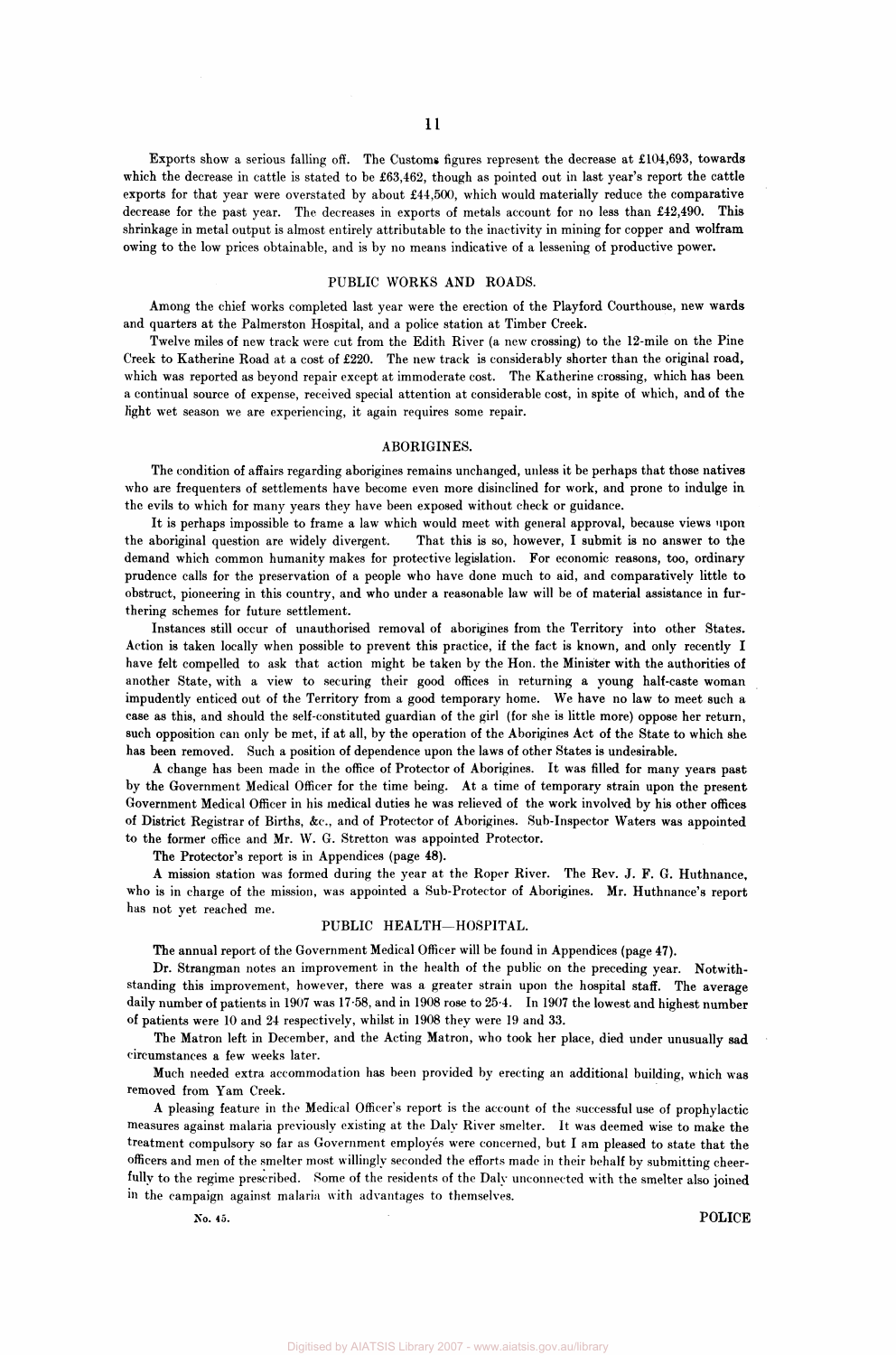*Beri Beri.*—Two cases of the dry form, one of the wet, and two of the fulminating were admitted to hospital. This compares favorably with 30 cases last year.

Cases of dengue and simple continued fever were common during the dry season. No cause could be found for the existence of the latter.

#### **ANTIMALARIAL PROPHYLAXIS.**

During 1907 malaria assumed such a serious form at the Daly smelter, that almost every employe was invalided to Palmerston for treatment; and the death rate ran so high from this cause, that the institution of prophylactic measures became an urgent necessity. With the assistance of the Government Resident, who personally went to the Daly to institute the regime, a system of petrolage, camp hygiene, and chinconization was started and made compulsory amongst the Government employes, with the gratifying result that no case of malaria has since appeared amongst the Government employes, although the natives and outsiders suffer as badly as before. The whole experiment cost under £5.

## I have, &c,

CECIL L. STRANGMAN, Government Medical Officer. His Honor Mr. Justice Herbert, Government Resident, Palmerston.

#### ABORIGINES.

Office of the Protector of Aborigines, Port Darwin, January 14th, 1909. Sir—I have the honor to forward this my first report as Protector of Aborigines for the Northern Territory.

On my appointment I received instructions from you that the natives should be warned as to keeping their camps clean. I at once visited all the camps within the boundary of the township, and pointed out to the natives that their camps must be kept clean, otherwise they would be sent out of the township.

It was gratifying after a few days to find that the natives had taken the warning seriously, and a great improvement was made manifest. It is only fair to the natives to point out that King's Camp is surrounded by heaps of rubbish shunted there from the township before the advent of a district council.

However, the natives have burnt all they could of this rubbish. Notwithstanding all this I am still impressed with the idea of establishing a permanent camping ground for the natives outside the boundary of the township. This would not destroy the peaceful understanding that is so necessary should exist between the white settlers and the natives. The natives would be far better out of the township, those only who are employed to be allowed within the boundaries of the township.

Civilization with the aborigine is not always a success, and those who are employed on stations away back from populated centres are much healthier in appearance than those hanging about towns.

I have opened a register of the aboriginal half-castes, showing age, sex, and extraction. Up to date I have registered 48 males and 51 females, ages ranging from 1 to 25 years, and of the following extractions :— Europeans, 76 ; Chinese, 12 ; Malays, 4 ; Cingalese, 3 ; Philipinos, 3 ; French Creole, 1. I estimate that I have registered two-thirds of the total number of half-castes in the Northern Territory. I estimate that total to be 150—not shown in any estimates of population.

With regard to the population of the aborigines in the Northern Territory, there have been several estimates formed of the numerical strength of the natives, and those I have seen are, in my opinion, over estimated.

When stationed at Borroloola from 1888 to 1904, I took great interest in the native folklore, and with regard to the number of individuals comprising each tribe. I could find no tribe with more than 80 souls, and those were the tribe least known to civilization, and this I find obtains in other localities. There is a small tribe on the South Alligator River whose habitat is near to Caparlgo, the late mission station, the full strength of this tribe is 22, and the whole tribe are now in Port Darwin and vicinity.

At this time of the year many of the river tribes meet in Port Darwin. I shall endeavor to obtain a list of the names of each tribe, with its numerical strength, and in the meantime I estimate the native population to be as follows :— Area. Natives

|                                                                                                                                       |                 | .<br>Square Miles. Numbers. |         |
|---------------------------------------------------------------------------------------------------------------------------------------|-----------------|-----------------------------|---------|
| Coast natives from Victoria River on the west to Robinson River on the east 20,000                                                    |                 |                             | - 5.600 |
| Up-river tribes and intervening country $\ldots \ldots \ldots \ldots \ldots \ldots \ldots \ldots \ldots \ldots$ 30,000 $\ldots$ 4,600 |                 |                             |         |
|                                                                                                                                       |                 |                             |         |
|                                                                                                                                       | $2.400$ . $400$ |                             |         |
|                                                                                                                                       |                 |                             | 13.600  |

By far the greater number of natives are located within the coastal area.

**L** 

The up-river tribes are fairly numerous, more particularly on the head waters of the Victoria, Fitzmaurice, Daly, Adelaide, Alligators, Goyder, Roper, Limmen, McArthur, and Robinson rivers. The tribes inhabiting the interior are few and far between.

The natives on our northern seaboard have for a great number of years been associated with a low class of Malay visiting our coast annually trepang fishing. This long intercourse has added a certain cunning to an already treacherous character of our natives, and which has led up to a greater number of crimes than on any other part of the north coast.

The natives and Malays were always bitter enemies in consequence of the latter taking away the native women, but the Malays being armed with rifles could always maintain the upper hand. In former years the natives gathered trepang for the Malays, and were paid in rice and a spirit named arrac, distilled from rice. This harsh treatment of our north coast natives has rendered it difficult to instil peaceful ideas into the minds of these natives, and is a strong reason why the Malay should be kept off our coast altogether. It is to be hoped that a better feeling will be established between the settlers and natives, which, I am sure, with a little tact, can be speedily accomplished.  $\blacksquare$ 

جعام المجر

**48**